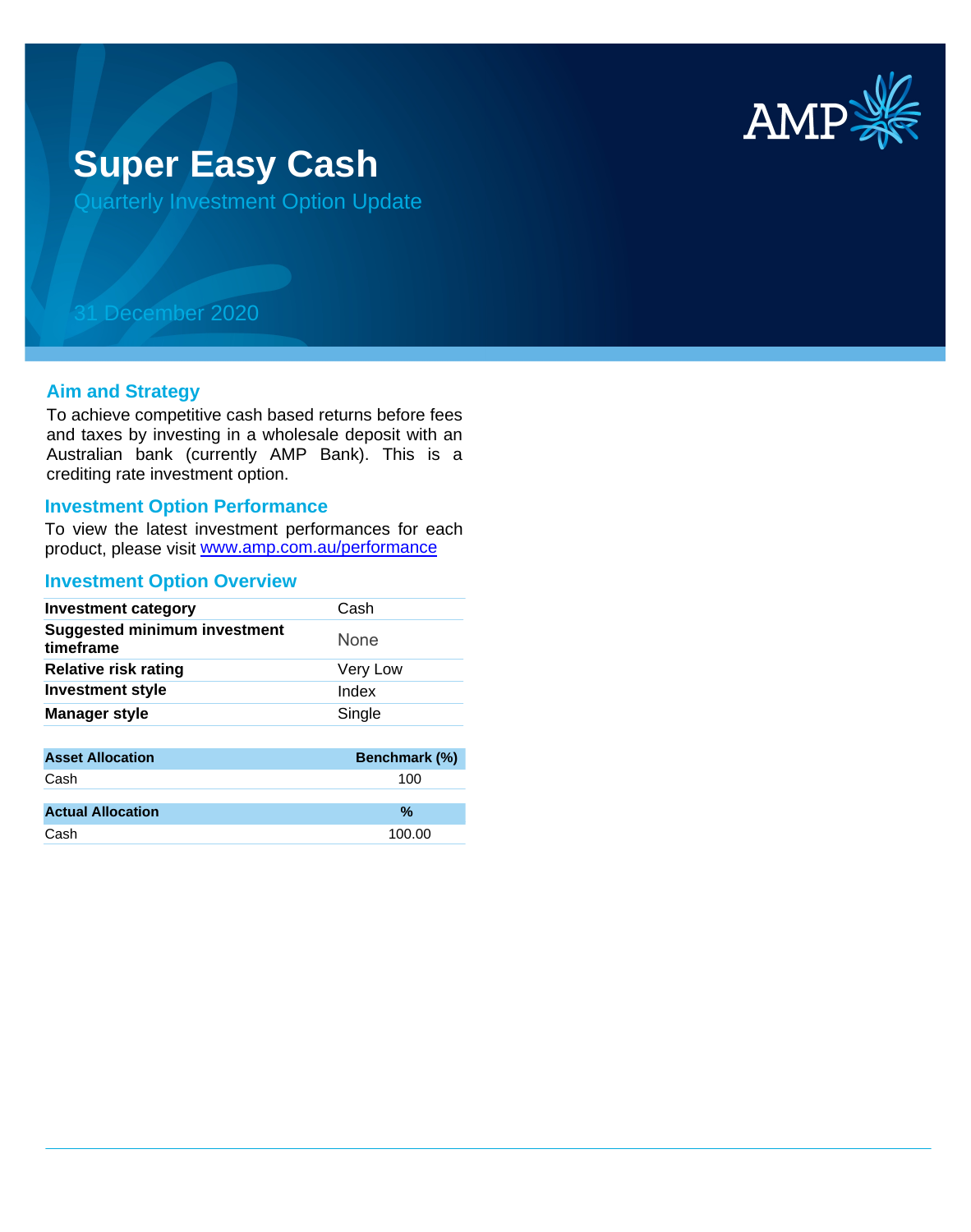### **Market Review**

During the December quarter, the RBA cut the official cash rate by 0.15%, to a record low of 0.10%. It also announced a quantitative easing program, which involves the RBA purchasing around A\$100 million in government bonds in a bid to further stimulate spending and growth. Negative rates are still seen as very unlikely, although the possibility remains. In Australian money markets, three-month bank bill rate ending the month at 0.01% (down from 0.90%), while the six-month rate closed at 0.03% (down from 1.24%).